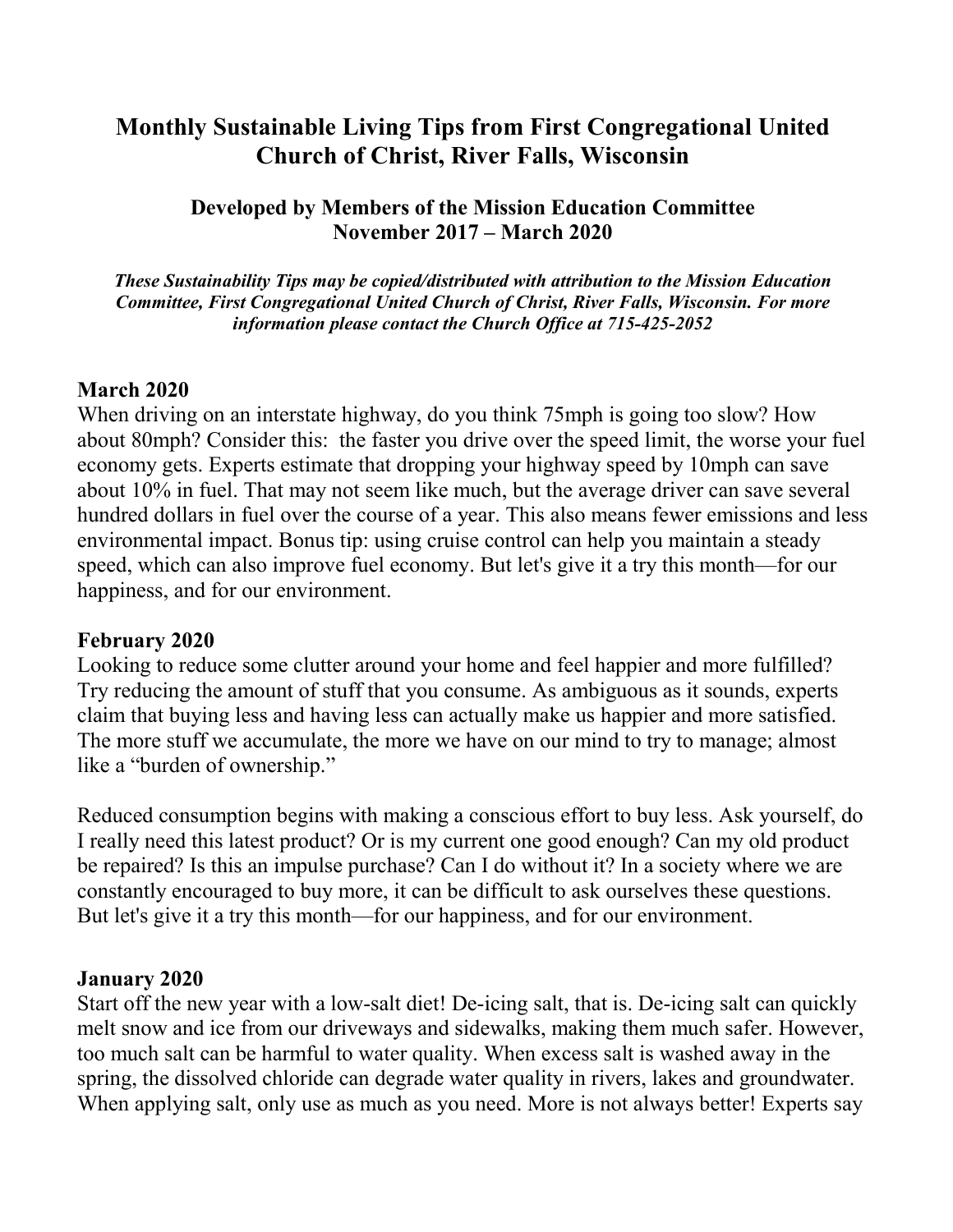that one granule of salt every three inches is adequate. Salt only works down to about 10- 15 degrees, so colder temperatures may require alternative measures (like sand). Precise and attentive salt application can help protect water quality and help us live more sustainably.

## **December 2019**

With the holiday season comes the season of gift giving and receiving. This year, consider making your gift exchange events more sustainable by recycling wrapping paper and packaging materials. Most non-glitter, non-foil wrapping paper can be recycled with everyday paper products (if in doubt, check with your local recycling company). Ribbons, bows, and tissue paper can be reused for gifts next year. Packing foam and peanuts can be used for shipping items later in the year, or are usually accepted at your local shipping center for re-use. And when purchasing new wrapping paper and supplies, consider selecting items that are reusable or recyclable.

#### **November 2019**

The holiday season is fast approaching, and soon it will be time to decorate with holiday lights! This year, consider transitioning to LED holiday lights. They last much longer and use significantly less energy than standard incandescent lights. They run cooler and will save you money over time. Bonus: Check with your local electric utility or home improvement center for trade-in and recycling opportunities. Even switching just a few strands of lights over to LEDs is one way to live more sustainably.

#### **October 2019**

If you are lucky enough (or unlucky enough, depending on the day) to work in an office setting, there are a few things that you can do to make your time at work more sustainable. Turning off your computer, lights, and other desktop electronics every night can save a lot of energy. Also, before printing a document, ask yourself if you really need a paper copy. Recycle paper documents whenever possible. Lastly, if you have the space, a potted plant can really change the atmosphere of your work area—it will produce some fresh air and bring a touch of nature into your work life.

#### **September 2019**

Do you have old household chemicals or prescriptions that you're not sure what to do with? Many of these items could be harmful to our health and to the environment if not properly recycled or disposed of. Check with your local recycling authority for information on recycling these hazardous items.

**August 2019**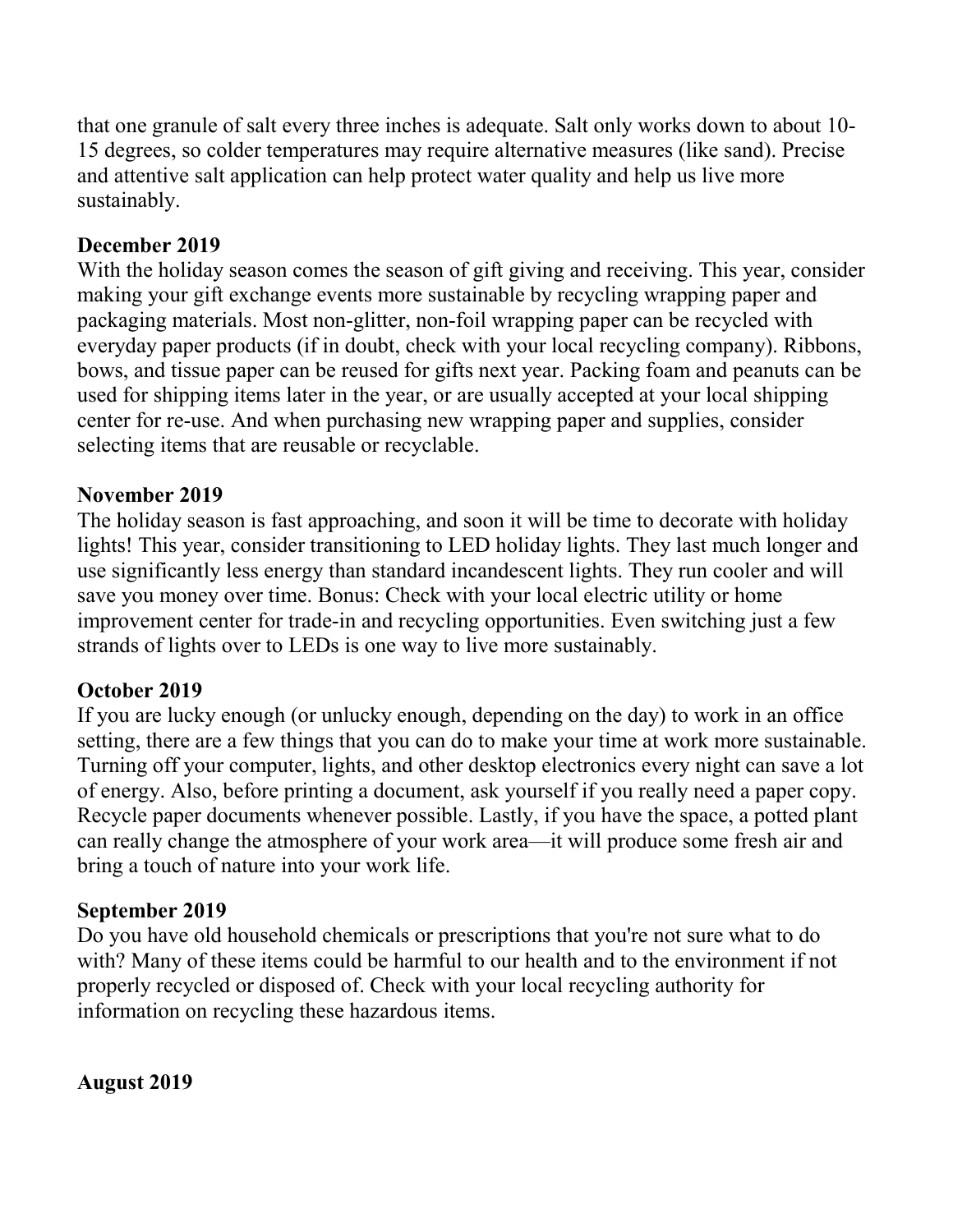August brings gentle summer breezes, warm temperatures, and fresh air... sounds like now is a great time to consider installing and using a clothesline to dry our laundry! Using a clothesline can save a lot of energy, which ultimately reduces our environmental impact and saves us money. And there are many modern styles to choose from (fixed, retractable, drying racks, etc.). Making this small change to our laundry routine (even just part of the time) is a win-win on many levels, and can help us to live more sustainable lives.

# **July 2019**

In the summer months as we especially enjoy the blessings of refrigeration, we can also follow some simple tips to conserve electrical energy:

- Allow hot food left-overs to cool before putting them in the fridge.
- Instead of leaning on the open refrigerator door deciding what we want to eat we're probably all guilty of this), keep an updated list of snacks and drinks posted on the fridge door and decide what you're craving before going in.
- A full freezer does not have to work as hard as one that is half empty. Fill plastic jugs with water and freeze them to fill up the empty space (plus you can use the frozen jugs in a cooler instead of buying ice.
- By periodically cleaning the coils on the back or bottom of your fridge, ridding them of dust bunnies that may have formed, your fridge will not have to work harder than need be. A vacuum and long handled slender brush work great for this.

# **June 2019**

Sunscreen is commonly used for our outdoor summer activities and fun. But some sunscreen products contain chemical additives that can be harmful not only for you, but also for our environment. When sunscreen washes off in our lakes and rivers, it can be harmful to marine life, and especially to coral reefs in our oceans. It is estimated that up to 14,000 tons of sunscreen is deposited in the world's oceans every year. When wondering what sunscreen is safest to use, it would be wise to consult your physician or local pharmacist. You can also search for helpful information online. Even with sunscreen, studies have shown that skin damage or the risk for skin cancer can still occur. Therefore, use common sense and stay in the shade as much as possible, wear a cap or wide-brimmed hat, cover your skin with light clothing, make use of patio and beach umbrellas, and take advantage of our wonderful shade trees.

# **May 2019**

The awaited season of planting vegetable and flower gardens has arrived. As environmental stewards we are encouraged to make use of a free, natural resource for watering—the rainwater that runs off our roof. Consider acquiring a rain barrel, or using some other containers you may have, to collect the water coming through the downspouts. Using stored rain water cuts down on the use and expense of using municipal water, and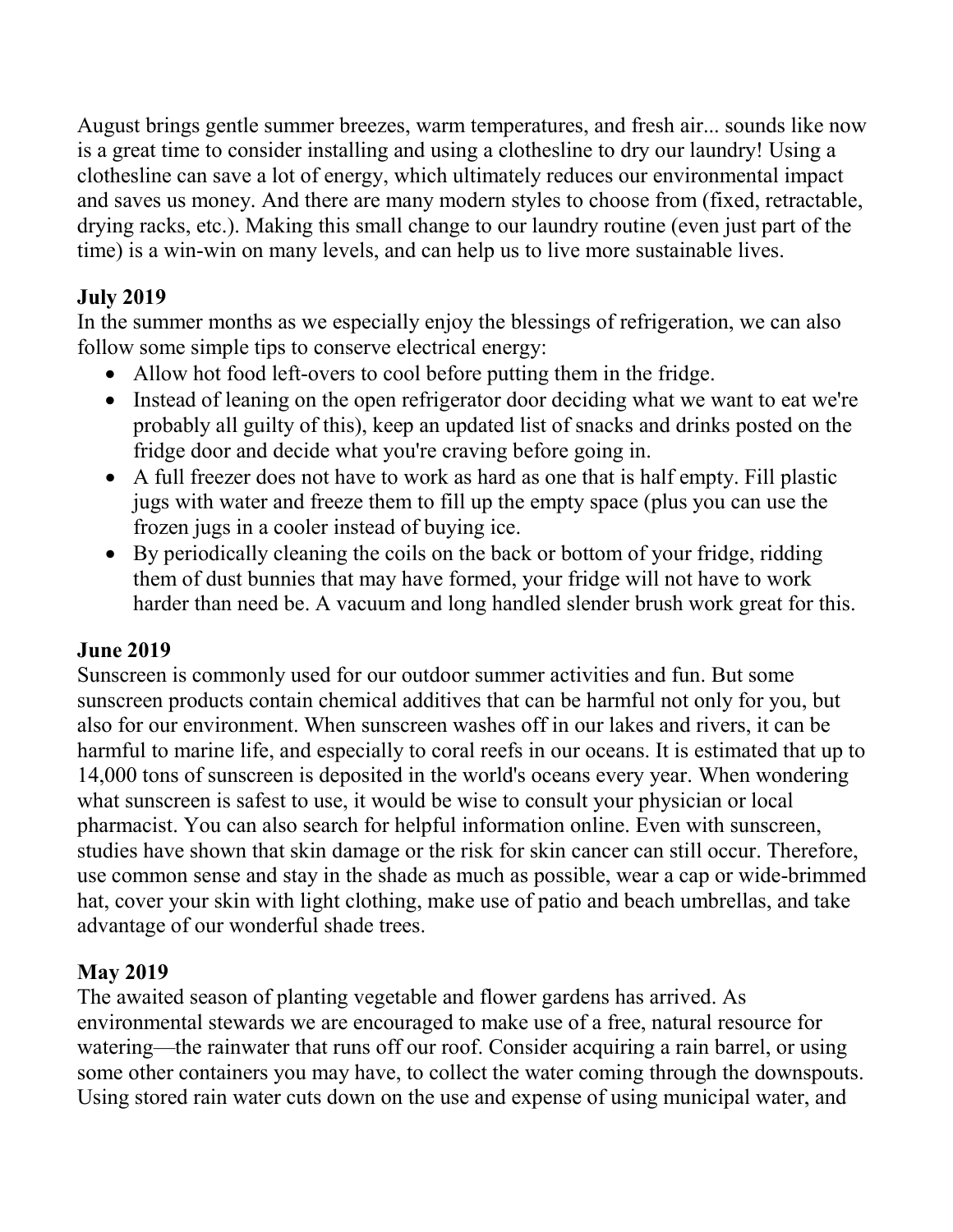will cause vegetables and flowers to flourish in a natural and healthy way. You may find helpful resources online, or in gardening books, or from a local gardening club. Wishing a season of happy gardening to all!

## **April 2019**

The next time you eat a meal, consider this: scientists estimate that one out of every three bites of food we eat exists because of animal pollinators. Pollinators include bees, butterflies, other insects, birds, and bats, among others. When they spread pollen from flower to flower, the flowers produce seeds, fruits, and other products that we consume on a daily basis (including chocolate!). Here are a few ways you can help our pollinator populations:

- Reduce or eliminate your use of pesticides, especially neonicotinoids. Source your plants and seeds from a neonicotinoid-free nursery.
- Leave some habitat. An un-mowed corner of your yard with some trees, tall grass, dead leaves, and wood will provide shelter, food, and nesting areas.
- Plant a variety of native grasses and flowers. Aim for a mix that flowers all year long.

## **March 2019**

Is it time for a new car? Getting behind the wheel of a new (or pre-owned) car can be a fun experience. If you will be car shopping soon, consider getting a more fuel-efficient, hybrid, or electric model. Automotive technology and efficiency keeps improving, and is more accessible to consumers than ever before. Vehicles are a large source of our greenhouse gas emissions (and other pollutants), so selecting an efficient car can have a big impact on our environment. Plus it will save you money at the gas pump time and time again.

# **February 2019**

Approximately 180 million cards are exchanged on Valentine's Day. Consider sending ecards instead of buying paper cards for your significant other, and for other loved ones and friends. Or you may creatively make your own cards from materials you may have on hand, such as old magazines and calendars. You can do the same for other holidays and special occasions. Our fragile eco-system will benefit by the trees that will be saved. It seems like a small effort, but it is one more way you can exercise being a good steward of our environment.

# **January 2019**

Now days a large segment of our population buys drinking water in plastic bottles. Experts tell us that bottled water is no cleaner, or safer, or healthier than municipal tap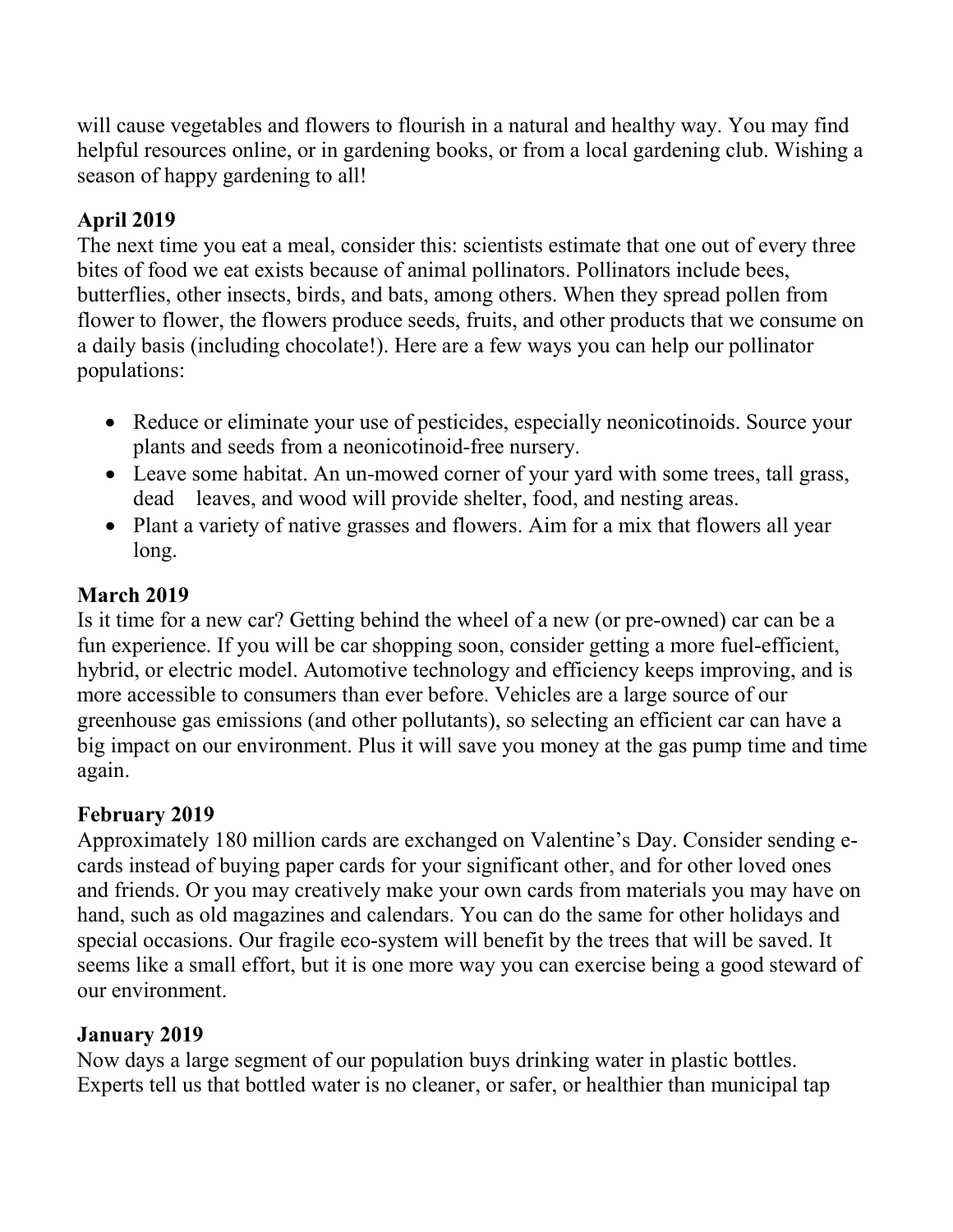water. In the interest of reducing the negative impact of plastics upon our environment, why not make the change back to environmentally friendly and safe tap water instead. Save a number of the plastic bottles you purchase. By keeping them properly cleaned, they can be re-filled with tap water and re-used many times before disposing of them for recycling. Furthermore, the money you save will begin to count up over a period of time.

#### **December 2018**

This holiday season is a great time to consider switching to cloth or linen napkins at your dinner table. Cloth napkins create less waste than paper napkins and can be reused hundreds of times. And they add a little elegance to even the simplest of meals! They can also be used several times in between washings (if not too dirty). To help with the transition, place paper napkins and towels out of sight, and select a central, convenient location to store the cloth napkins.

#### **November 2018**

Do you find yourself dreading another winter of cold air drafts in your home or business? Consider having a home energy audit (or assessment) done. Home energy audits can identify the parts of your home or business that use the most energy, and identify specific steps you can take to make your building more comfortable, efficient, and save you money. Audits that use a blower door test and/or an infrared camera are the most useful for identifying areas that need more air sealing or insulation. The results may surprise you! And many electric utilities offer significant discounts or reimbursements for having an audit performed. Check with your utility provider for more information.

## **October 2018**

With cooler fall temperatures arriving, it might be time to add some air to your vehicle's tires. Tire pressure drops as the outside air temperatures drops; tires that were properly inflated in the summer may now be under-inflated, causing reduced fuel economy. Your local auto repair shop can add air for you; or if you prefer to do it yourself, many gas stations have air available for you to use. Just be sure to refer to your vehicle's owner's manual for the proper inflation pressure. Properly inflated tires can improve handling and safety, extend tire life, and increase fuel economy.

## **September 2018**

Water is essential to all of life. There are simple, practical ways that we can be responsible stewards of this precious commodity, such as taking a shorter shower, or turning off the water while we brush our teeth. Another way is to save water you are running from your kitchen sink or bathroom faucet while waiting for the hot water. The water saved can be used for watering your plants and other purposes.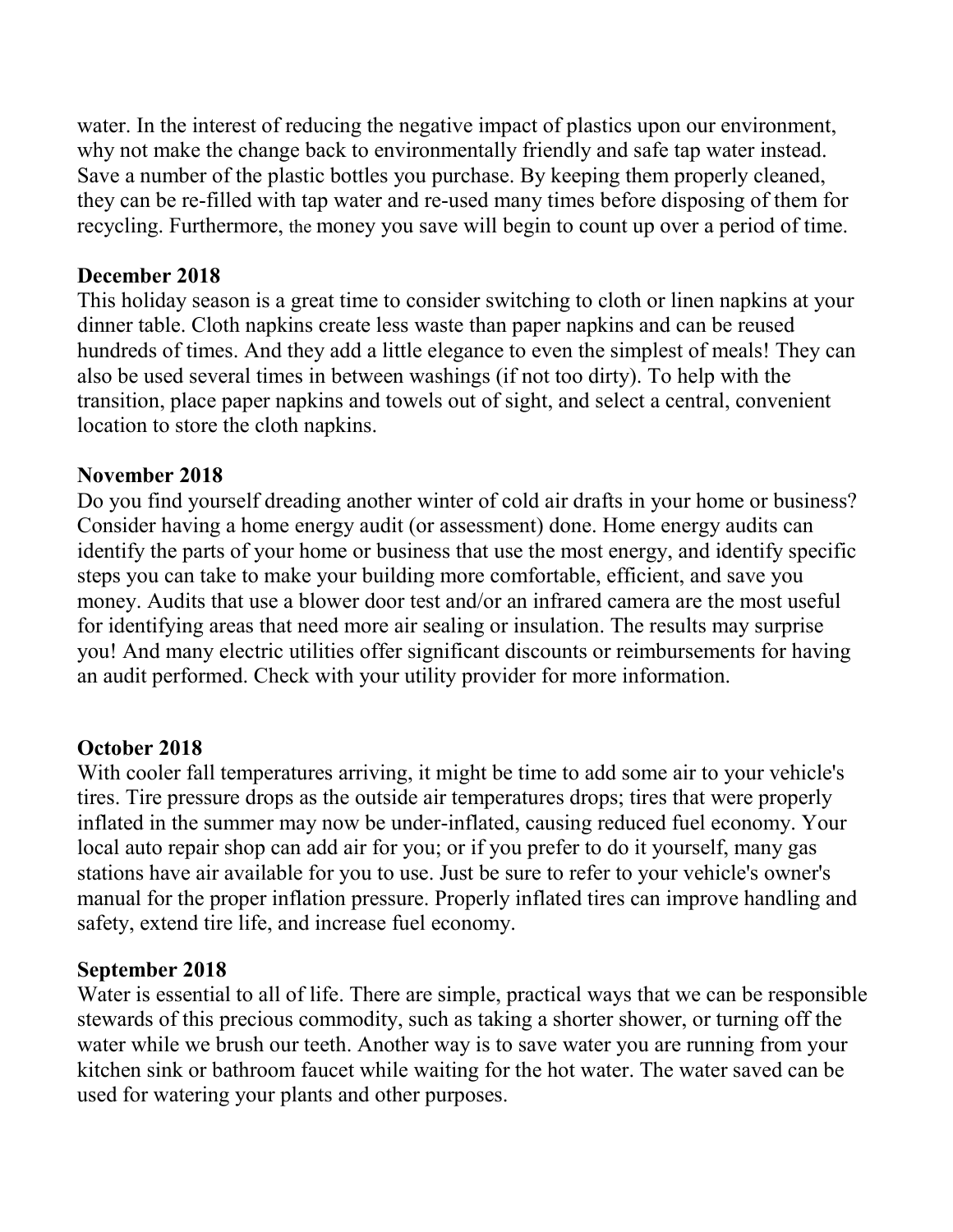#### **August 2018**

As you grow your lawn and care for it, consider using natural fertilizers or compost instead of commercial fertilizer. They release nutrients slowly throughout the year and support insects, fungi, and other organisms which are essential to healthy soil. Also consider leaving grass clippings on the lawn as they provide a natural and free source of nutrients. Or you can compost the grass clippings for use in your garden.

## **July 2018**

Butterflies and bees are pollinators that do extremely important work in sustaining our food chain and adding to the beauty of nature. Climate change, pesticides, and loss of habitat are major threats to our beloved bees and butterflies, and more. What could we do to help these pollinators and enjoy their beauty? Let part of our lawn grow wild with plants that attract and nourish pollinators. In our flower beds, check out what plants and flowers will attract and be beneficial to them. You can find good information on the internet, or talk with native plant experts, or the DNR. Avoid pesticides which are harmful to pollinators. If we all do our part, the benefits will be enjoyed by God's children, and by our pollinator friends without whom we could not survive.

## **June 2018**

Do you really need a plastic straw when ordering a beverage in a restaurant? Or for your glass of water? Did you know that over 500 million plastic straws are used each day in the U.S. alone? Research shows plastic straws to be in the top 10 list of things that are harmful to our oceans and detrimental to sea life. Plastic straws are not recycled. They are used for minutes at best, and tossed away into our environment where they will outlive us all and generations to come. There is a growing movement in which people are saying "no" to plastic straws. You and your family can be a part of that movement. Whenever ordering a drink, politely request "No straw please." It seems like a small thing, but in the long run it will make our planet cleaner and healthier for all.

## **May 2018**

This time of year, many of us spend more time outdoors enjoying the nice weather. On your next walk through the neighborhood, consider bringing a few plastic bags with you to collect any trash that accumulated over the winter. Its a simple activity that the whole family can participate in, and it will make your neighborhood much more inviting to come home to. Cleaning up even just a few pieces of litter can make a big difference.

## **April 2018**

In observance of Earth Day on Sunday, April 22, native tree seedlings will be made available to our congregation and Sunday School. A "Care of The Earth" theme will be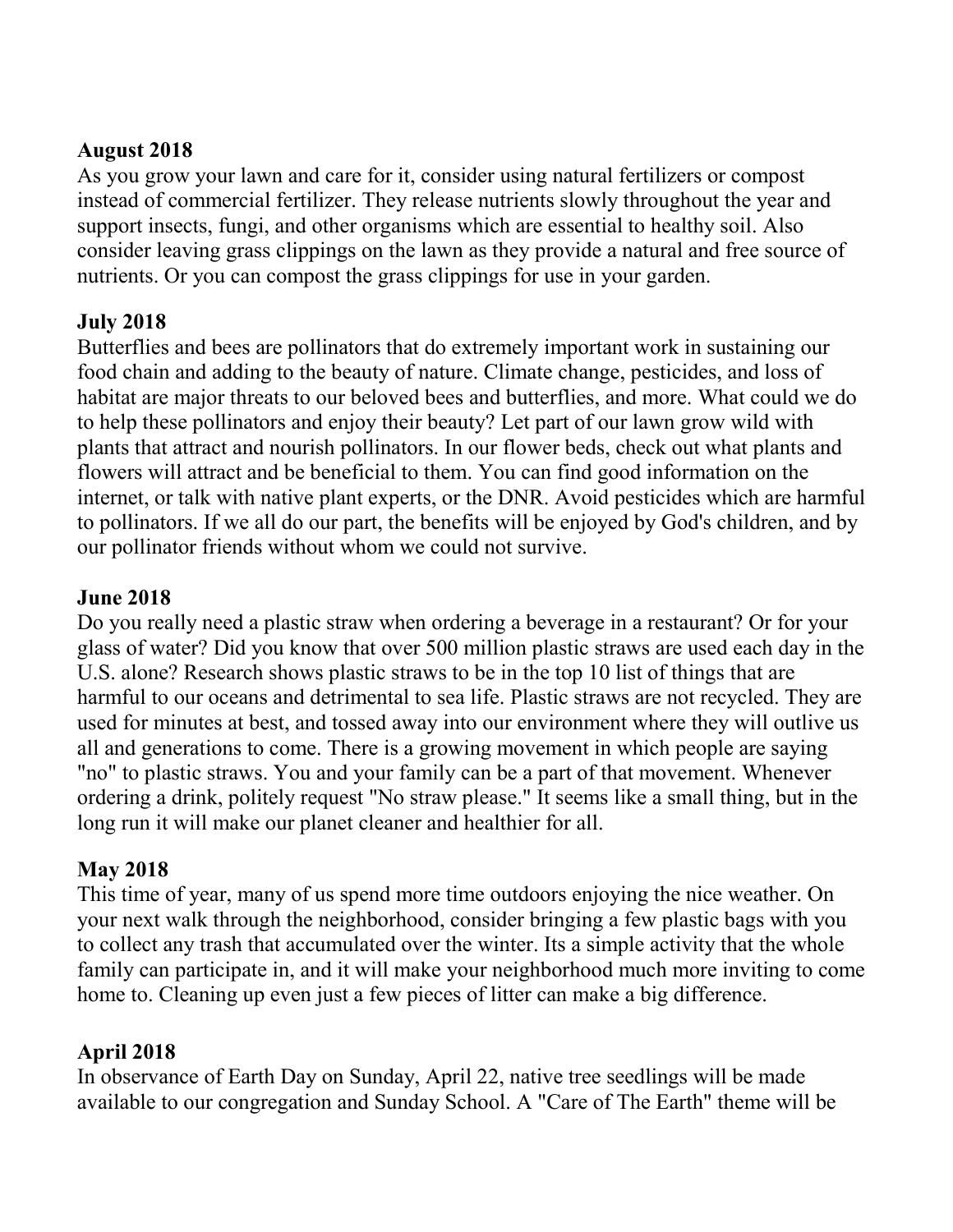used in Sunday School that day and each child will receive a seedling. Also, after each service, a seedling will be available to congregation members who would like one. This project has been launched by the Mission Education Committee as a reminder that we are all called to be stewards and care-takers of God's creation. Trees beautify the environment in which we live, and provide shade and shelter. They clean the air and provide oxygen. They help prevent soil erosion and can conserve energy. And besides all that, it is simply fun to watch them grow year by year. Be thinking about where you might plant a tree seedling and take one with you on April 22nd.

# **March 2018**

As Spring slowly rolls in, so will lawn and garden season. Before applying fertilizer or other products to your lawn or garden this year, consider testing the soil first to check the basic nutrient levels. Many lawn care companies do this as a service, or you can collect a sample yourself and send it in to a soils laboratory. Contact your local UW-Extension office (in Wisconsin) for a sampling kit or for more information. The test results may surprise you; your lawn may not need any fertilizer or other products at all. If you do apply products, seek out only the products that your soil test recommends, and try to keep them within the bounds of your lawn. Fertilizer and other products inadvertently applied to concrete or asphalt surfaces can be washed away into the nearest lake or stream when it rains, negatively affecting water quality.

## **February 2018**

Paper or Plastic? Like most of us, you've probably accumulated a number of cloth or canvas tote bags over the years. Put these reusable bags to work in helping the environment! Bring them with you the next time you go to a grocery store, farmers market, or home retailer. It may take a few tries to remember them, but once you make the switch from traditional single-use paper or plastic, you'll be glad you did. Some retailers even offer a small credit (\$0.05 or more) for each reusable bag you use. Bonus tip: Storing the empty bags in your car is a way to make sure you won't forget them at home.

# **January 2018**

Looking for an easy New Year's resolution? This year, consider losing some kilowatt hours by replacing the most commonly-used light bulbs in your home with more energy efficient LED light bulbs. LED bulbs use a fraction of the energy of standard incandescent light bulbs, and come in all kinds of shapes, colors, and sizes. They light up quicker and often have a better light quality than compact fluorescent bulbs (CFLs). And most LED bulbs last 10 years or longer, and are now priced very competitively. Reducing energy use is a great goal to set for 2018, and energy efficient LED lighting is an easy place to start.